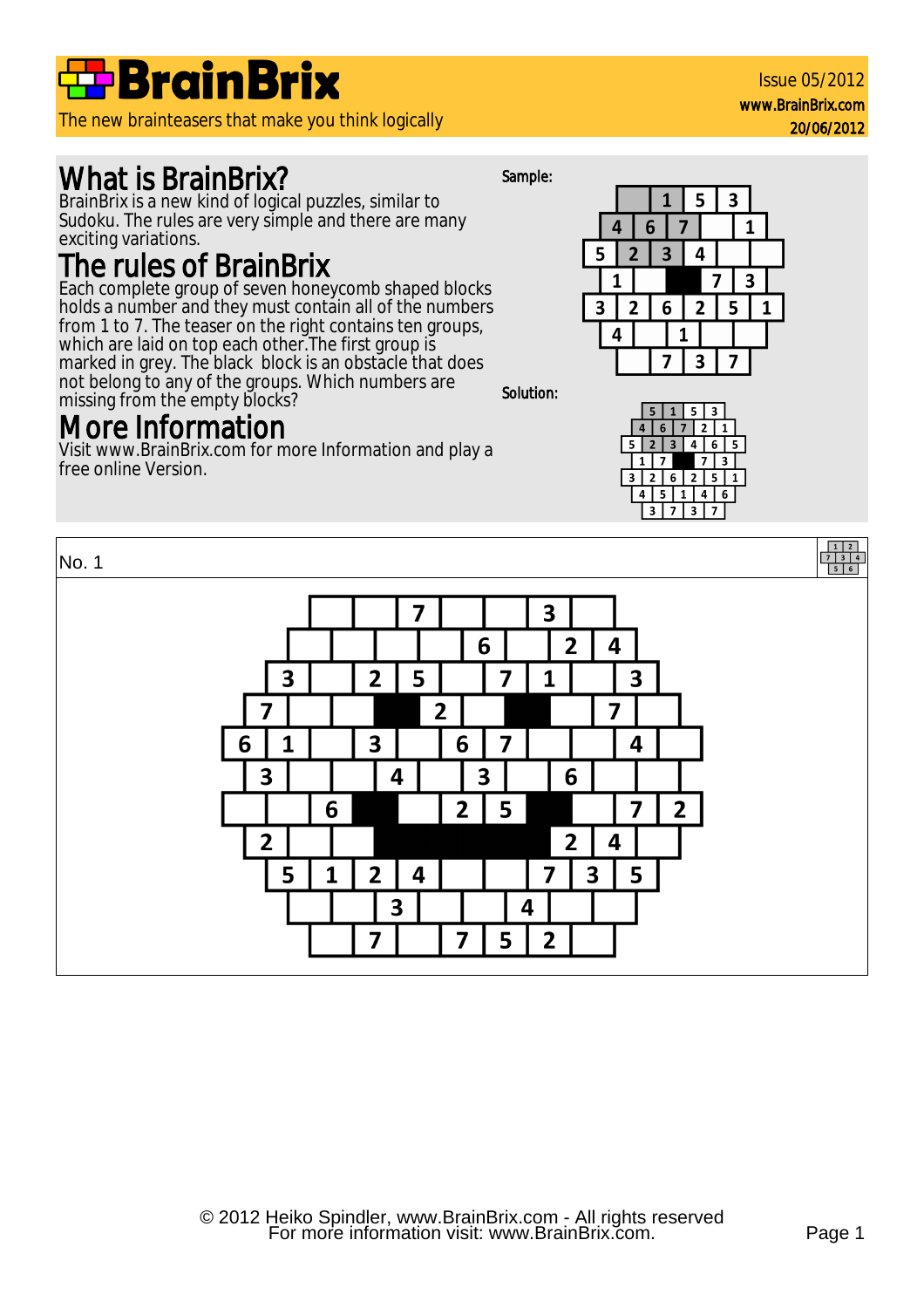The new brainteasers that make you think logically

Issue 05/2012 www.BrainBrix.com

20/06/2012

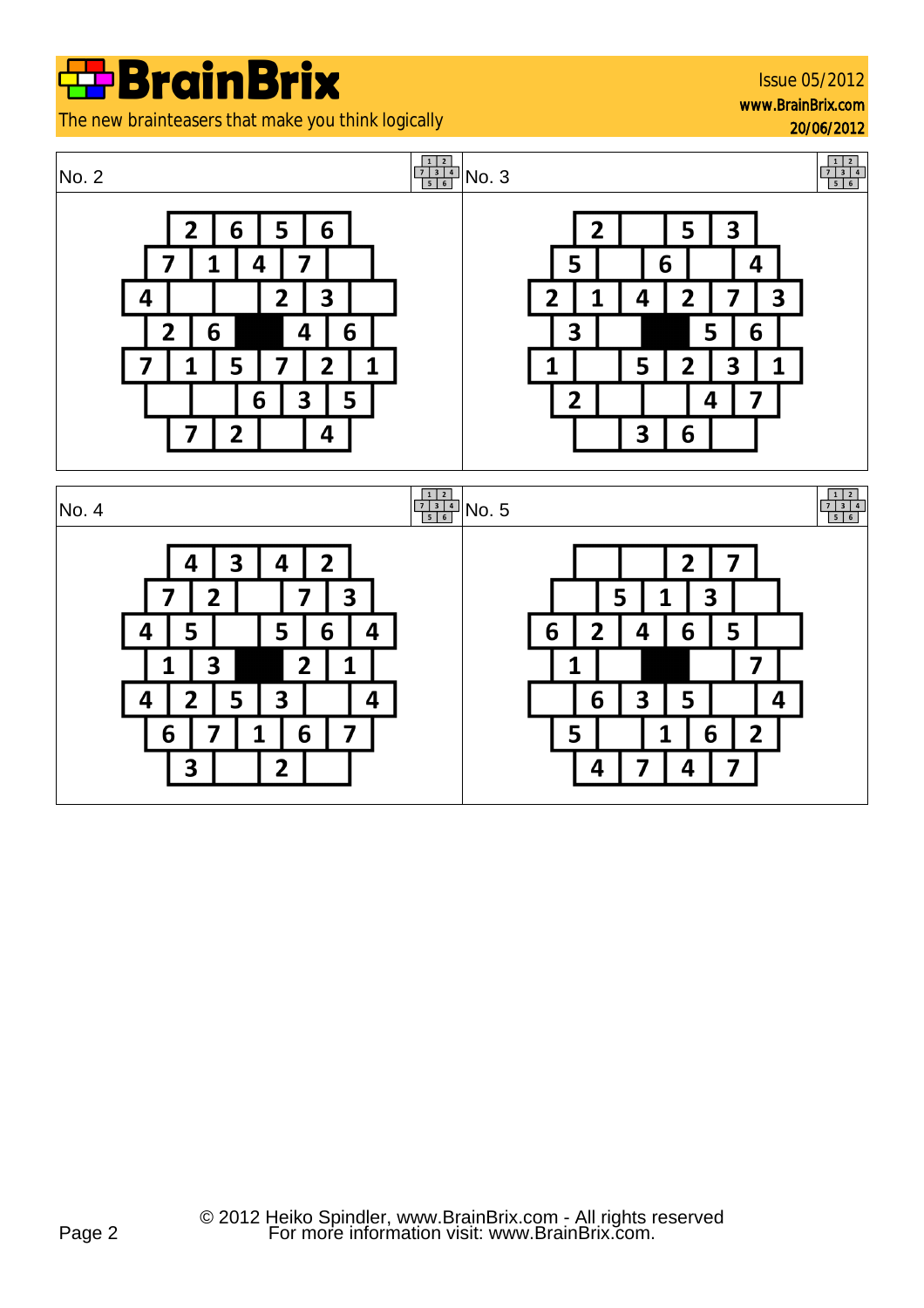Issue 05/2012 www.BrainBrix.com

20/06/2012





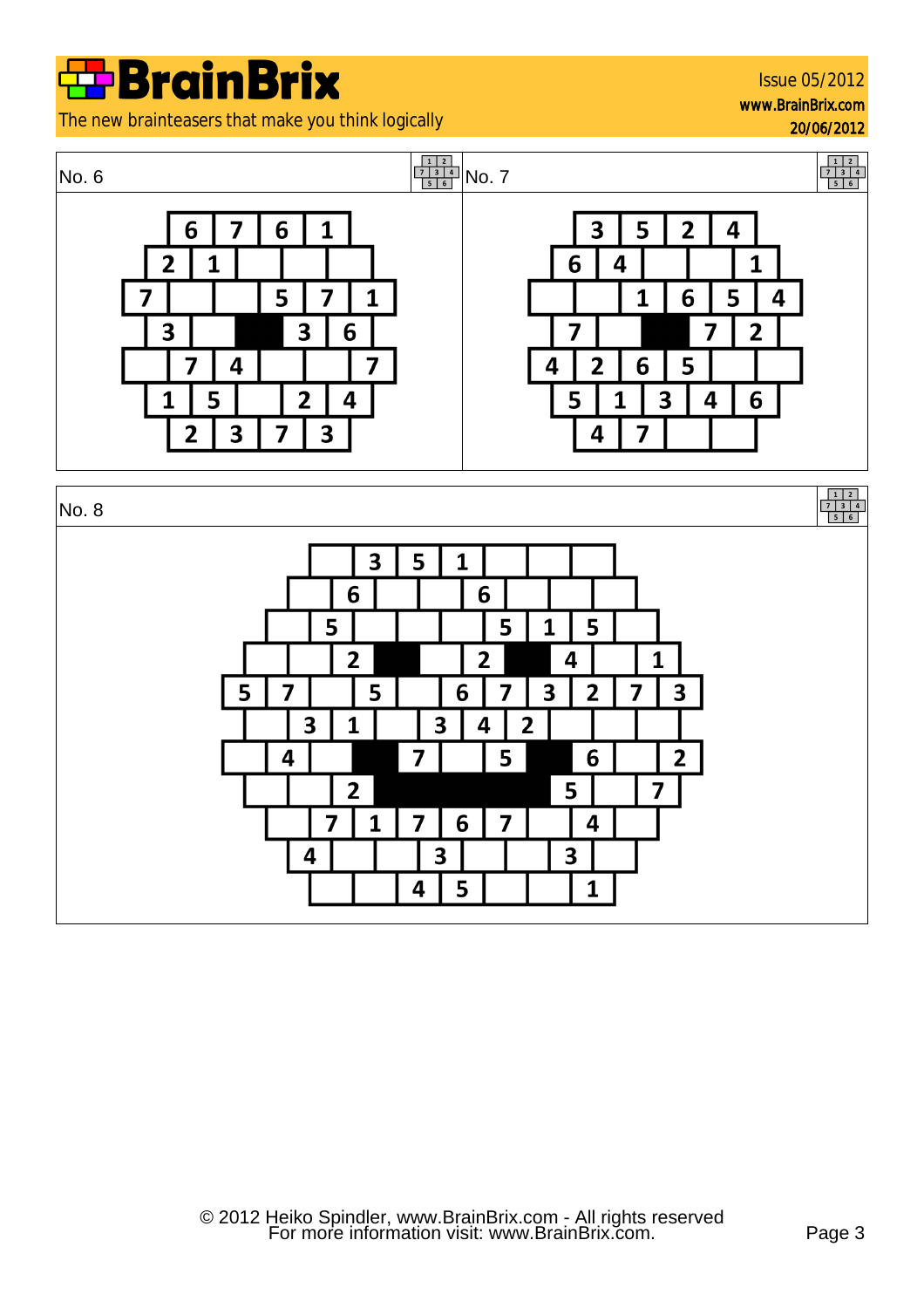The new brainteasers that make you think logically

#### No. 9



20/06/2012



 $\overline{2}$ 

 $\overline{\mathbf{3}}$ 

5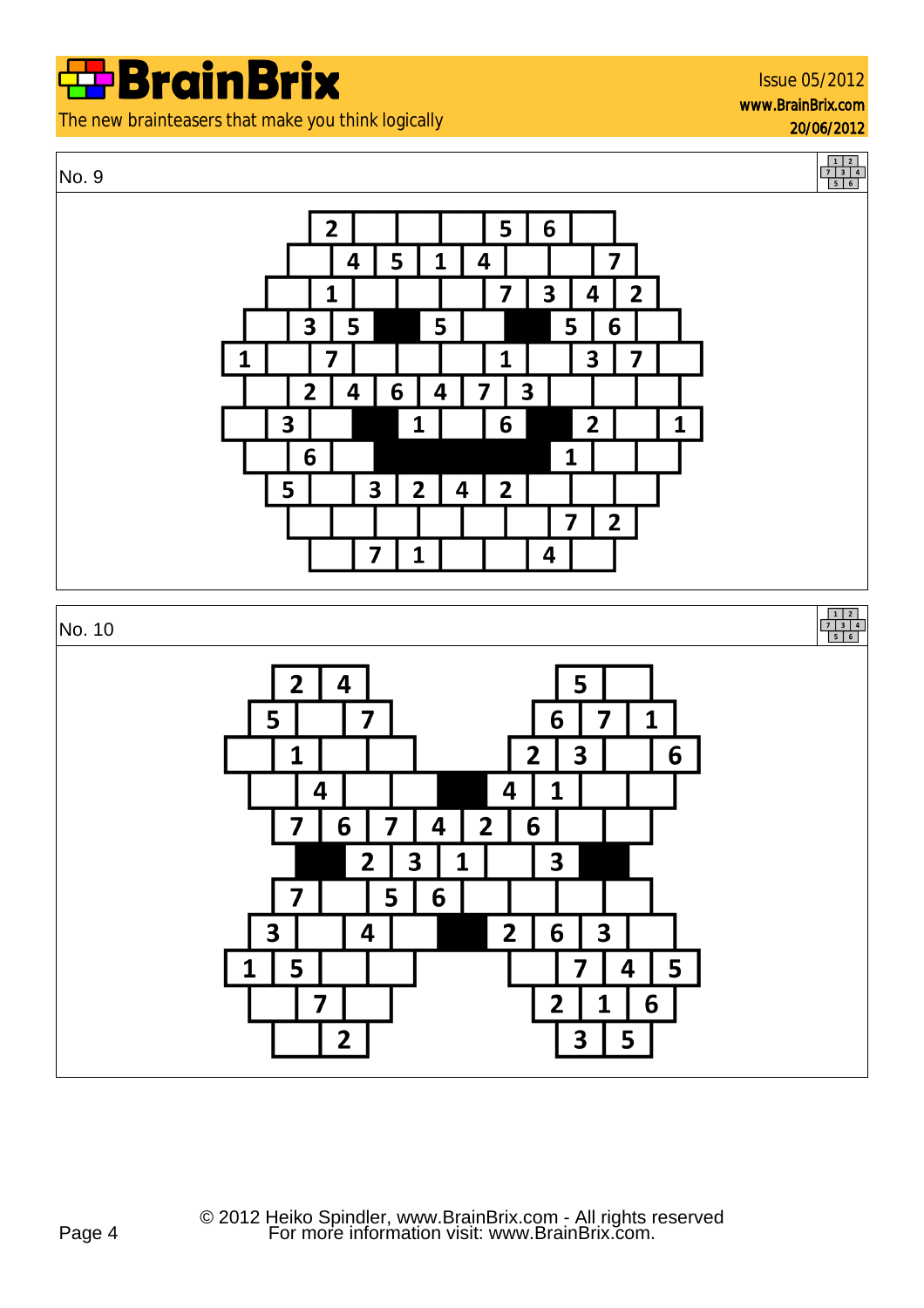The new brainteasers that make you think logically

Issue 05/2012 www.BrainBrix.com 20/06/2012

| Solution for no. 2                                                                                                                                                                                                         | Solution for no. 3                                                                                                                                                                                                       | Solution for no. 4                                                                                                                                                                                                                                                            | Solution for no. 5                                                                                                                                                                                                                       |
|----------------------------------------------------------------------------------------------------------------------------------------------------------------------------------------------------------------------------|--------------------------------------------------------------------------------------------------------------------------------------------------------------------------------------------------------------------------|-------------------------------------------------------------------------------------------------------------------------------------------------------------------------------------------------------------------------------------------------------------------------------|------------------------------------------------------------------------------------------------------------------------------------------------------------------------------------------------------------------------------------------|
| 5.<br>6<br>6<br>$\overline{\mathbf{z}}$<br>1<br>1<br>4<br>5<br>3<br>$\overline{2}$<br>3<br>5<br>4<br>6<br>4<br>6<br>2<br>5<br>$\overline{2}$<br>5<br>$\mathbf{3}$<br>3<br>6<br>4<br>$\overline{2}$<br>7<br>4               | 3<br>5<br>3<br>5<br>6<br>4<br>1<br>3<br>$\mathbf{2}$<br>$\overline{2}$<br>7<br>4<br>5 <sup>1</sup><br>6<br>3<br>6<br>5<br>$\overline{2}$<br>3<br>1<br>$\overline{2}$<br>7<br>4<br>$\overline{\mathbf{3}}$<br>5<br>6<br>6 | $\overline{2}$<br>3<br>4<br>4<br>$\overline{\mathbf{z}}$<br>$\mathbf{2}$<br>7<br>3<br>5<br>6<br>5<br>6<br>4<br>4<br>3<br>$\overline{2}$<br>1<br>1<br>$\overline{\mathbf{3}}$<br>5<br>$\overline{2}$<br>5<br>4<br>4<br>6<br>6<br>7<br>$\mathbf{3}$<br>$\overline{2}$<br>4<br>4 | $\mathbf{2}$<br>7<br>6<br>3<br>5<br>3<br>4<br>5<br>6<br>6<br>$\overline{2}$<br>$\mathbf{2}$<br>4<br>7<br>7<br>$\mathbf{1}$<br>1<br>3<br>3<br>5.<br>6<br>4<br>4<br>6<br>$\overline{2}$<br>5<br>$\overline{2}$<br>$\overline{7}$<br>4<br>4 |
| Solution for no. 6                                                                                                                                                                                                         | Solution for no. 7                                                                                                                                                                                                       |                                                                                                                                                                                                                                                                               |                                                                                                                                                                                                                                          |
| 6<br>$\mathbf{1}$<br>6<br>$\overline{2}$<br>3<br>1<br>4<br>$\mathbf{2}$<br>5<br>7<br>5<br>1<br>4<br>$\mathbf{3}$<br>6<br>3<br>6<br>5<br>4<br>$\overline{2}$<br>5<br>6<br>4<br>$\overline{\mathbf{3}}$<br>3<br>$\mathbf{2}$ | 5<br>$\overline{2}$<br>4<br>3<br>3<br>6<br>7<br>4<br>1<br>5<br>5.<br>6<br>4<br>$\overline{7}$<br>$\overline{2}$<br>7<br>3<br>5<br>3<br>6<br>1<br>4<br>6<br>3<br>5.<br>4<br>$\overline{7}$<br>$\overline{2}$<br>4         |                                                                                                                                                                                                                                                                               |                                                                                                                                                                                                                                          |